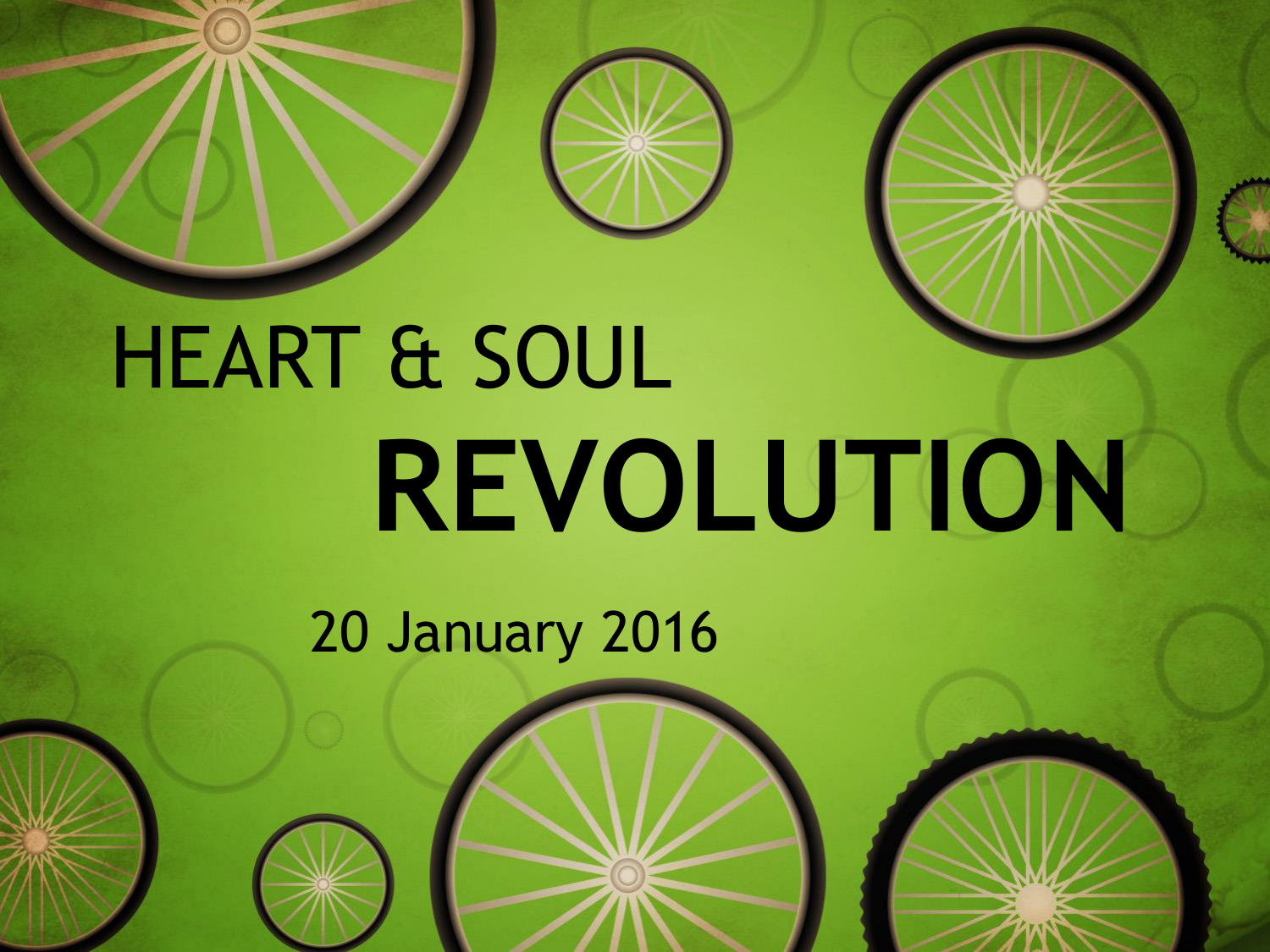### **MAKE EVERY EFFORT…**

Therefore I, a prisoner for serving the Lord, beg you to lead a life worthy of your calling, for you have been called by God. **<sup>2</sup> Always be humble and gentle**. Be patient with each other, making allowance for each other's faults because of your love. **<sup>3</sup> Make every effort** *to keep yourselves united in the Spirit, binding yourselves together with peace.* **<sup>4</sup>** For there is one body and one Spirit, just as you have been called to one glorious hope for the future.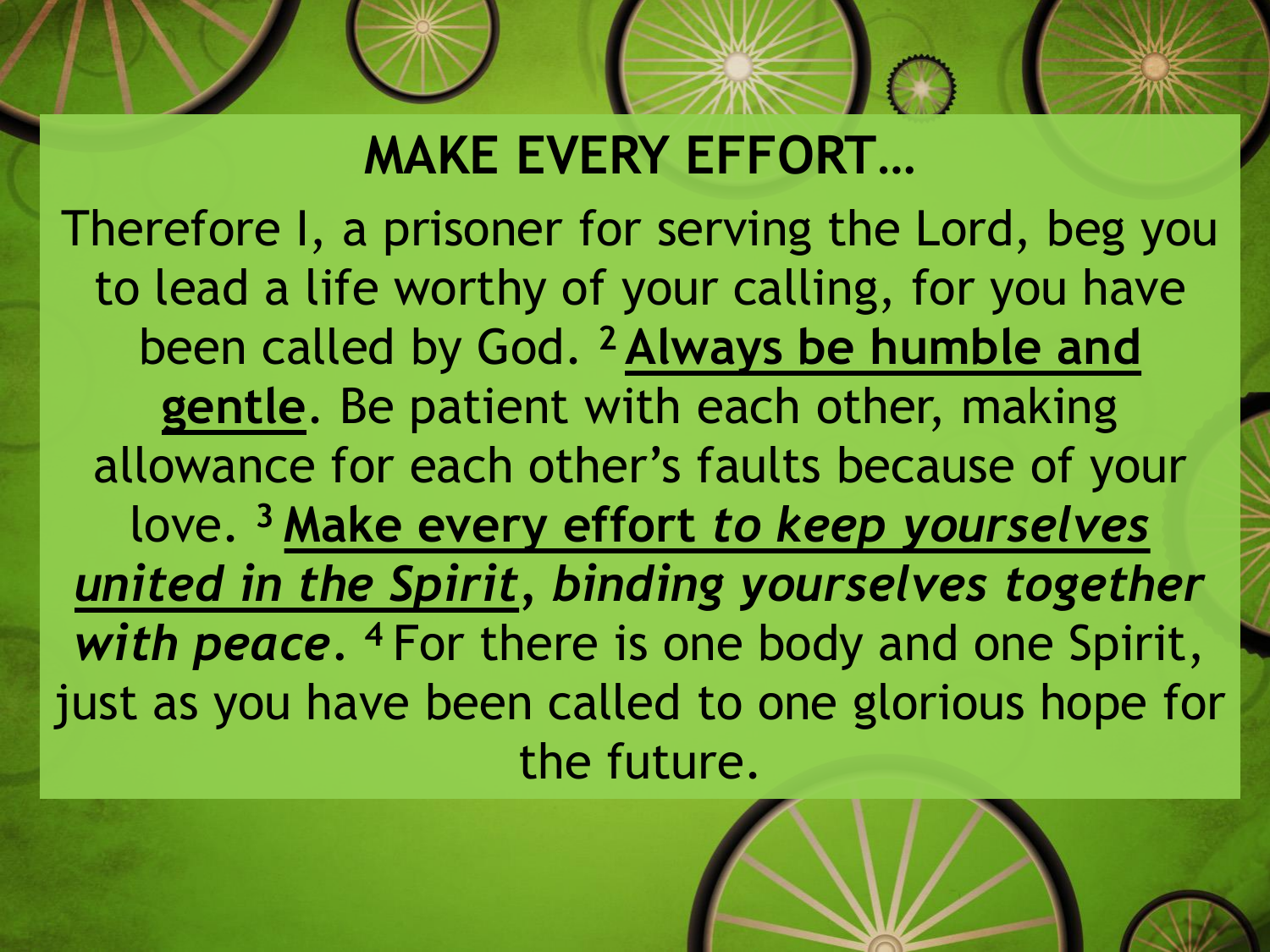#### INNER CIRCLE

Serve Christ Prayer Word Worship

#### The Secret place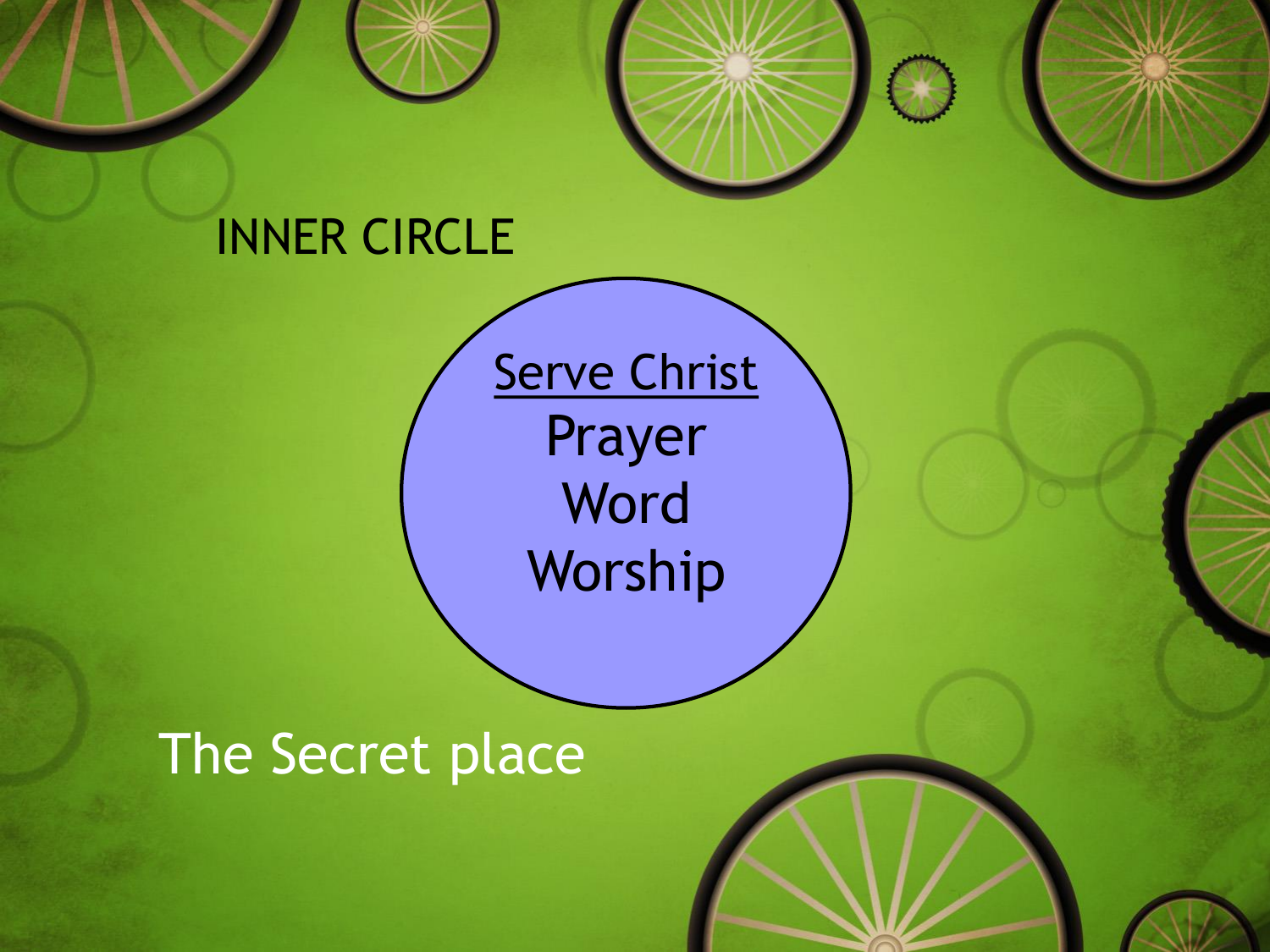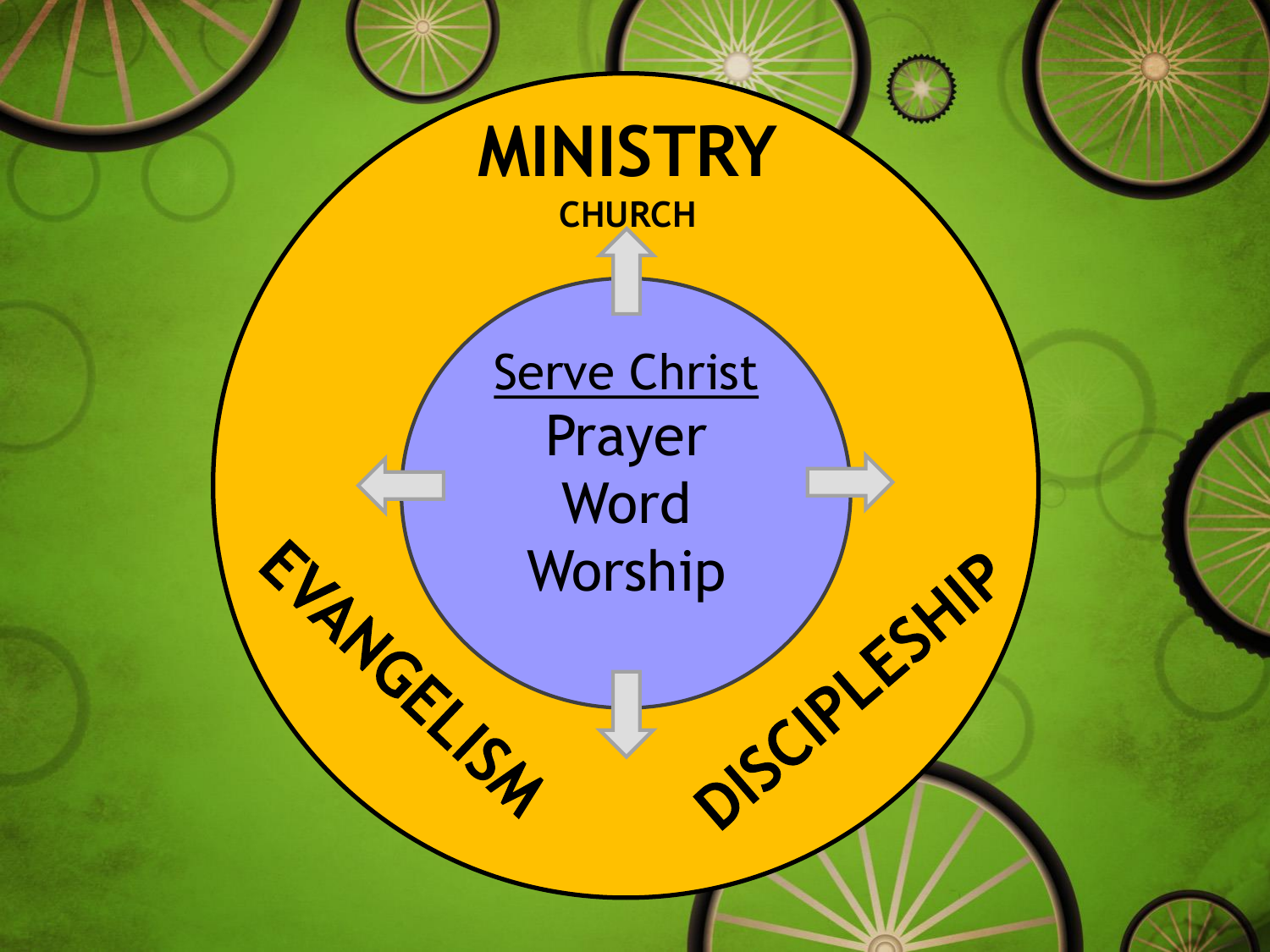#### PRAYER

- Ask, Seek (Him, His presence), Knock (persist & don't give up)
	- Empty (Pour out your heart),
		- BE STILL, so He can FILL

o Pour (speak) out: • Emotions, feelings, frustrations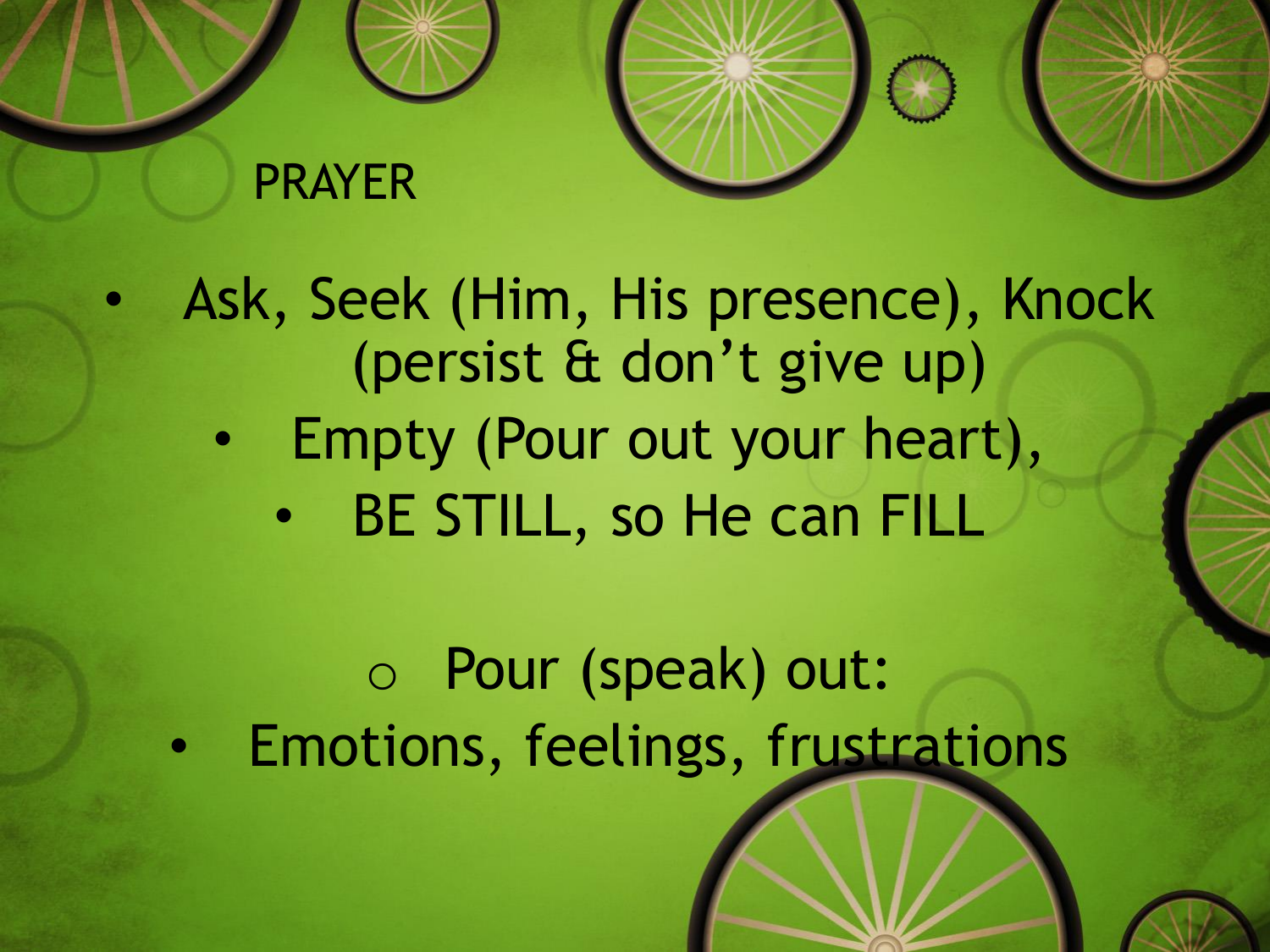| <b>PERSONAL</b>    | <b>FAMILY / RELATIONSHIPS</b> | <b>MINISTRY</b> |
|--------------------|-------------------------------|-----------------|
| 1. Financial worry | 1. Childs future              |                 |
| 2. Health          | 2. Offence with               | 2.              |
|                    | 3.                            | 3.              |

1. Write down your concerns, issues, offenses… 2. Write down how you feel about one of these things. 3. Actually speak out, tell God how you feel about this issue. Then surrender it to Him. 4. Wait & be still so He can fill.

5. Declare God's word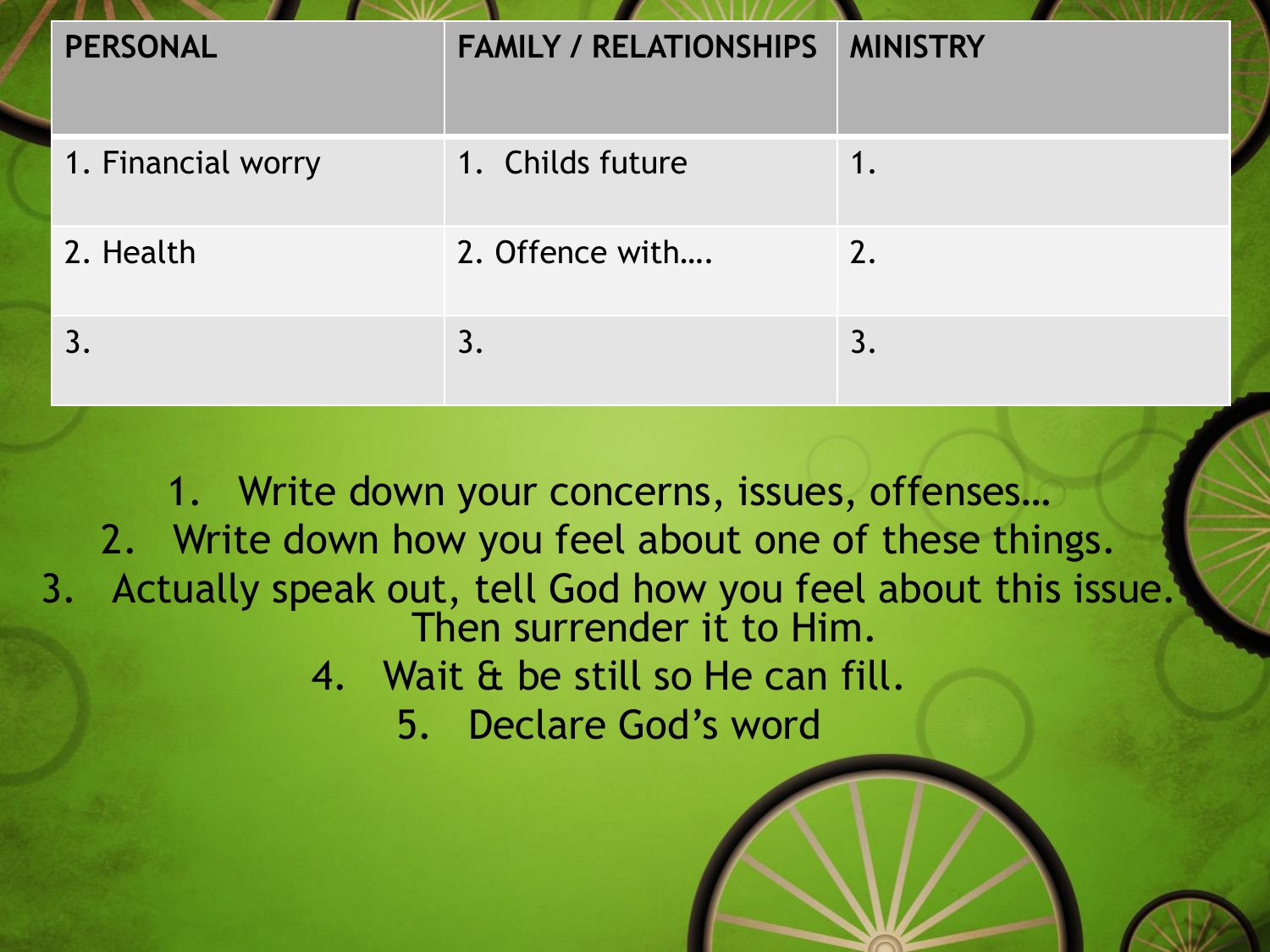

#### • READ

- o Old & New Testament • JOURNAL / LINE BY LINE • **STUDY** – context, phrases, key words
	- **MEDITATION**
	- **DECLARATION**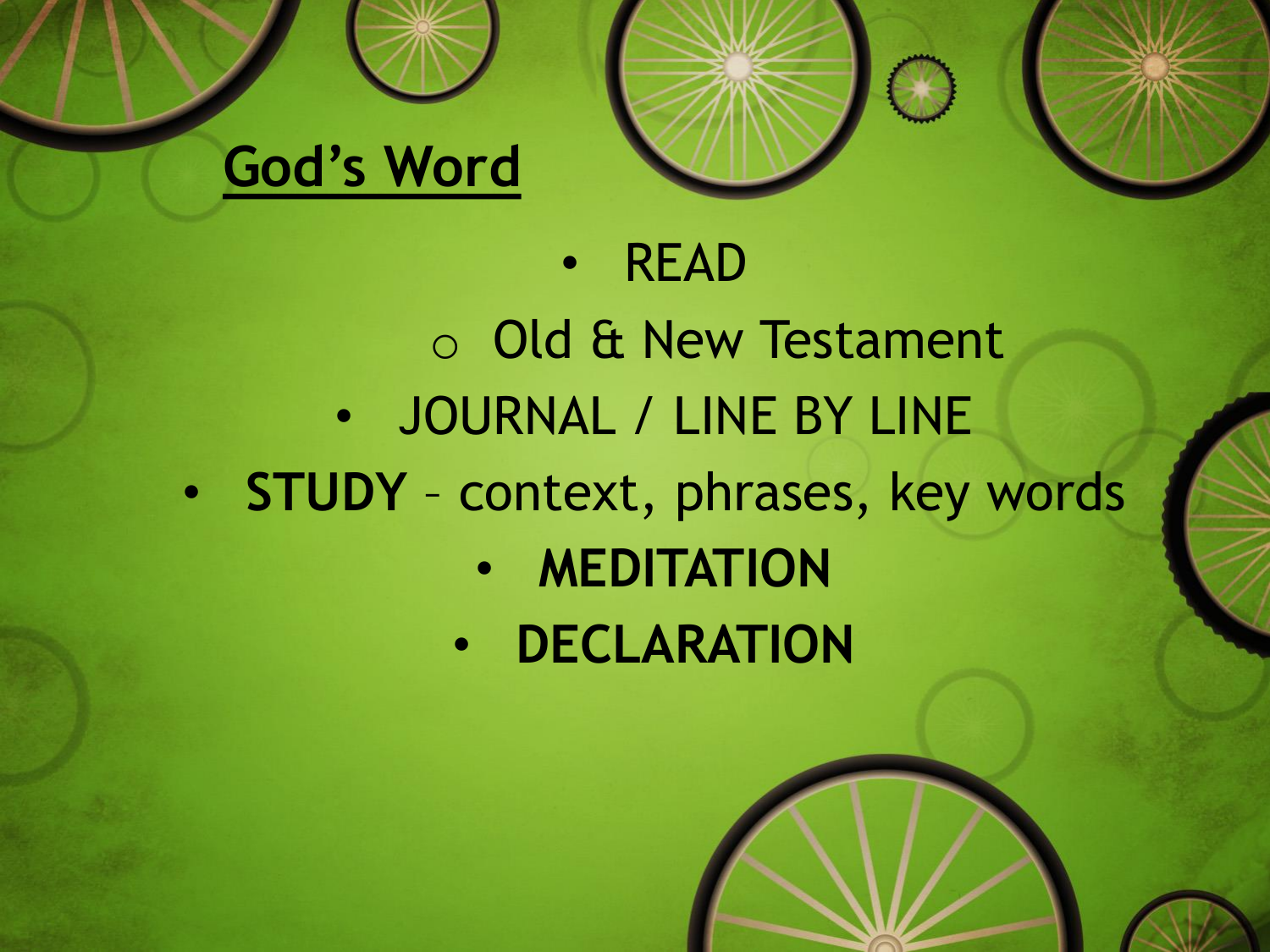

## SING SONGS MUSIC (ATMOSPHERE OF HEAVEN) *SACRIFICE*

#### Romans 12:1

Offer your bodies as living sacrifices, holy & acceptable unto the Lord, this is your reasonable act of worship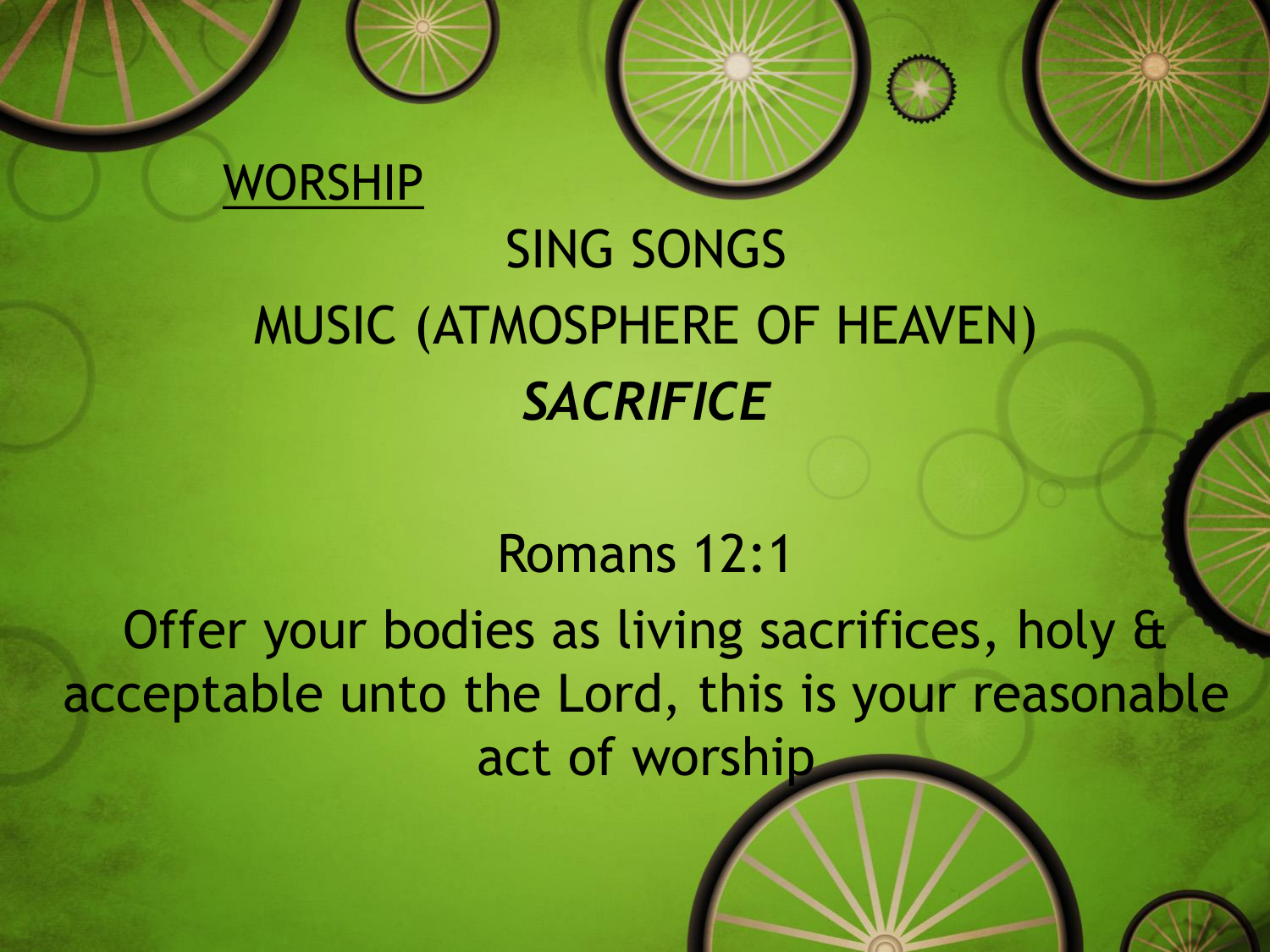## **MINISTRY**

40 PM

Serve Christ Prayer Word Worship Word<br>Worship<br>RELATIONSHIPS

**RAWAY** 

ANGEL 19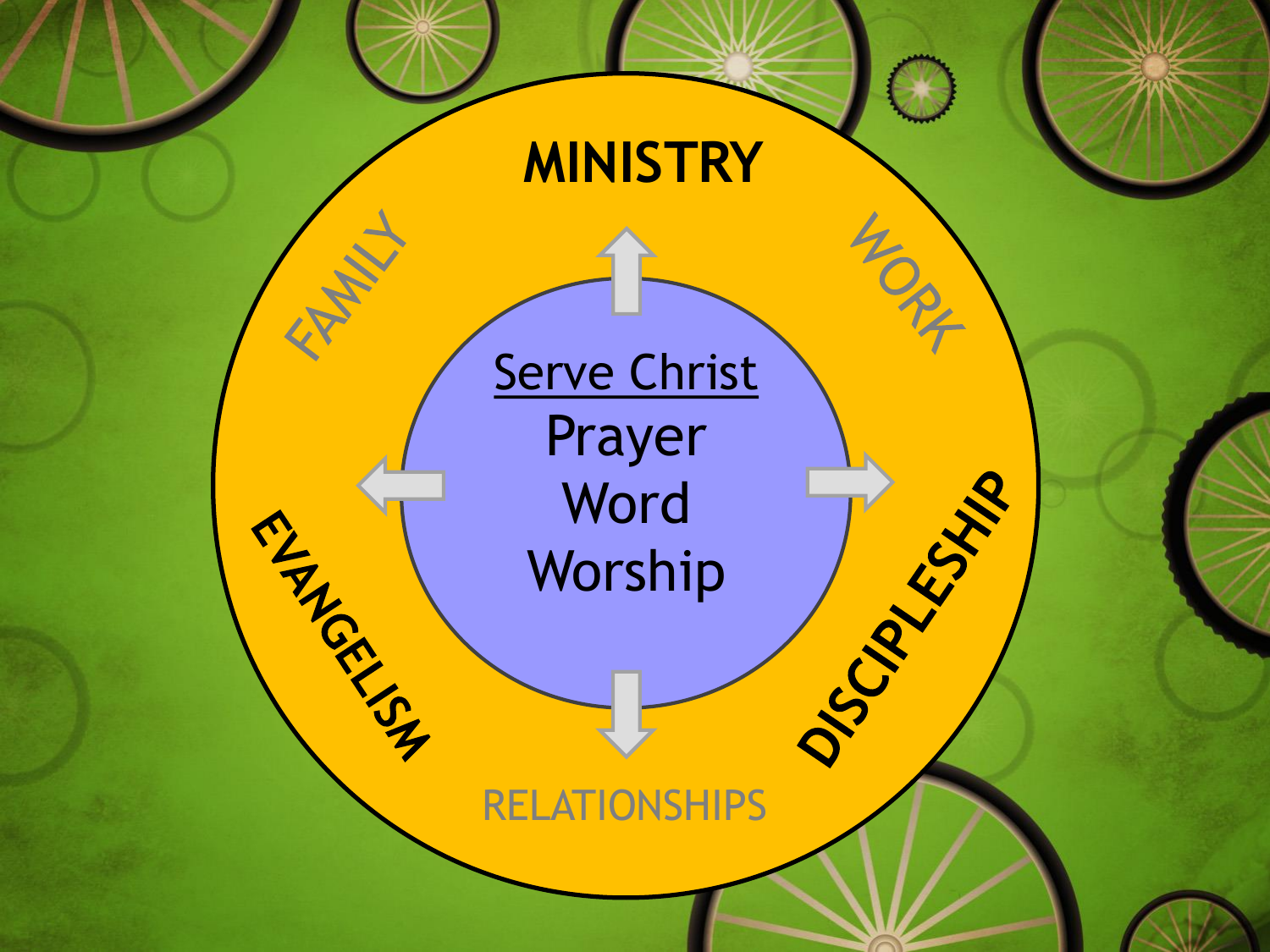## **Be PIG - headed**

## **P**RIORITISE

**I**NVEST

**G**UARD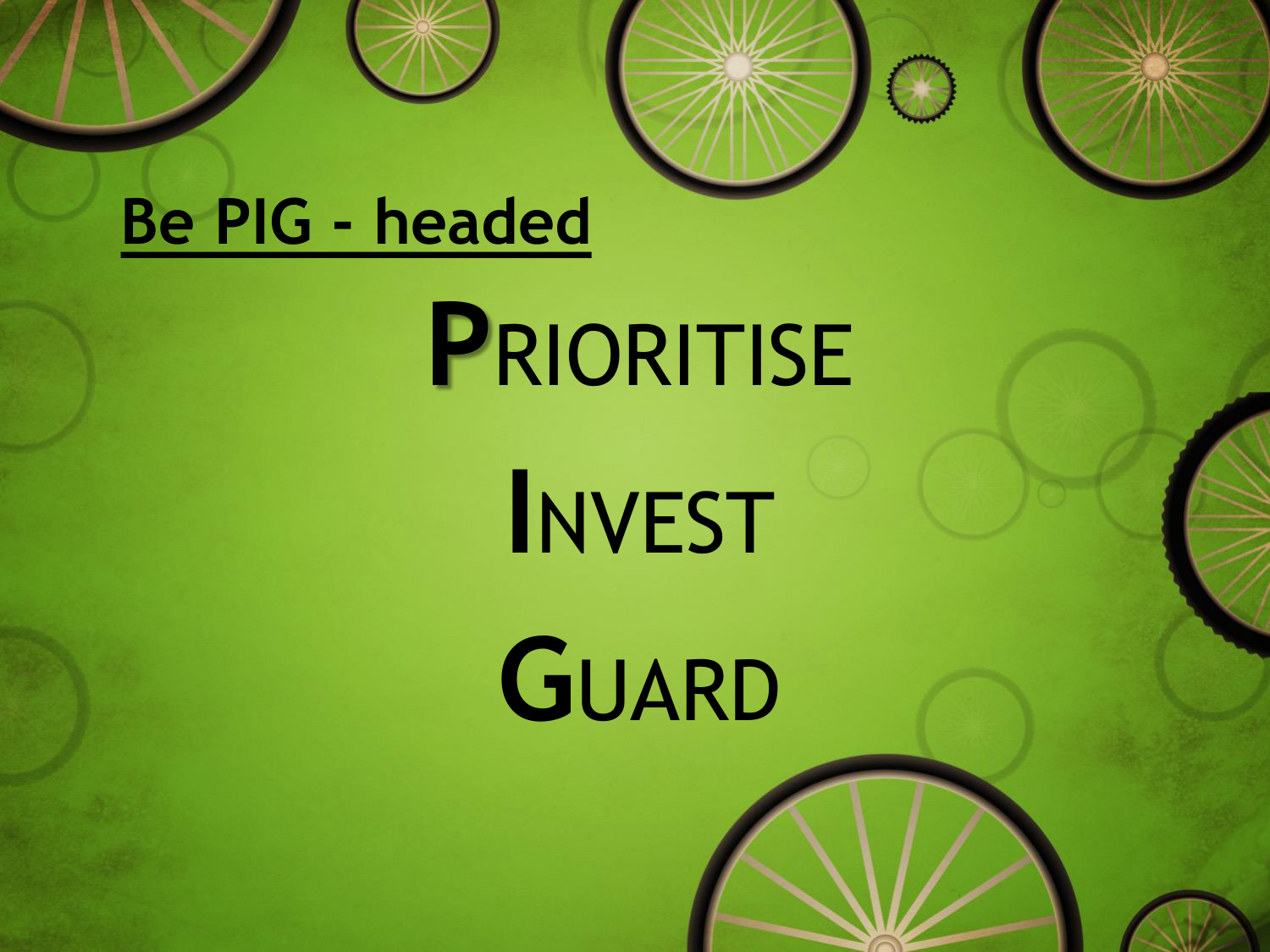#### PRIORITISE



*Seek first the kingdom of God and his righteousness, and all these things shall be added unto you. (matt. 6:33)*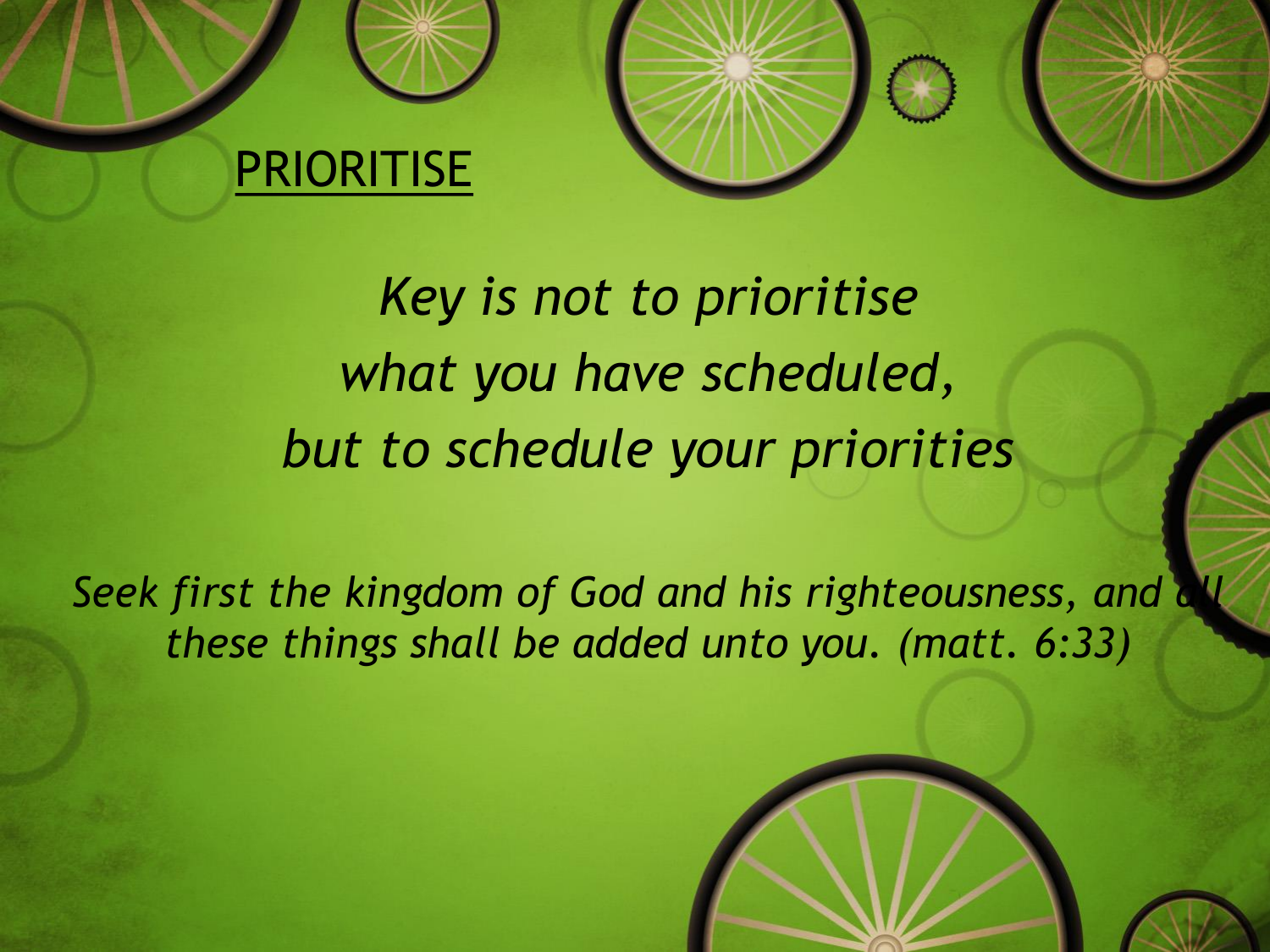

## TIME **TALENTS TREASURE**

#### Luke 19 – stewards- MANAGERS of the time, talents, money God has given us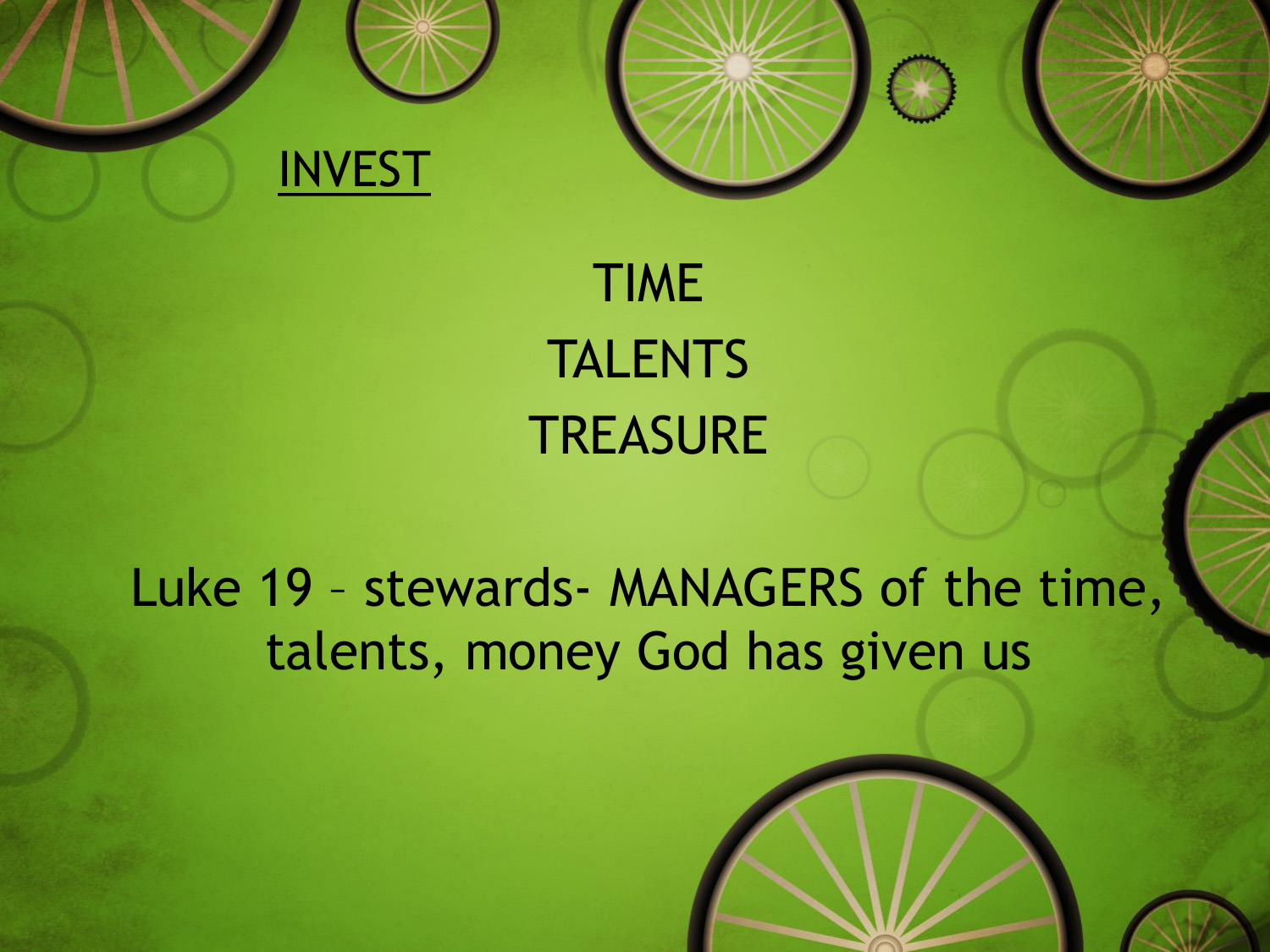



#### Protect that time

Above all else guard your heart for it is the wellspring of life *(out of it flow all the issues of life)* (Proverbs 4:23)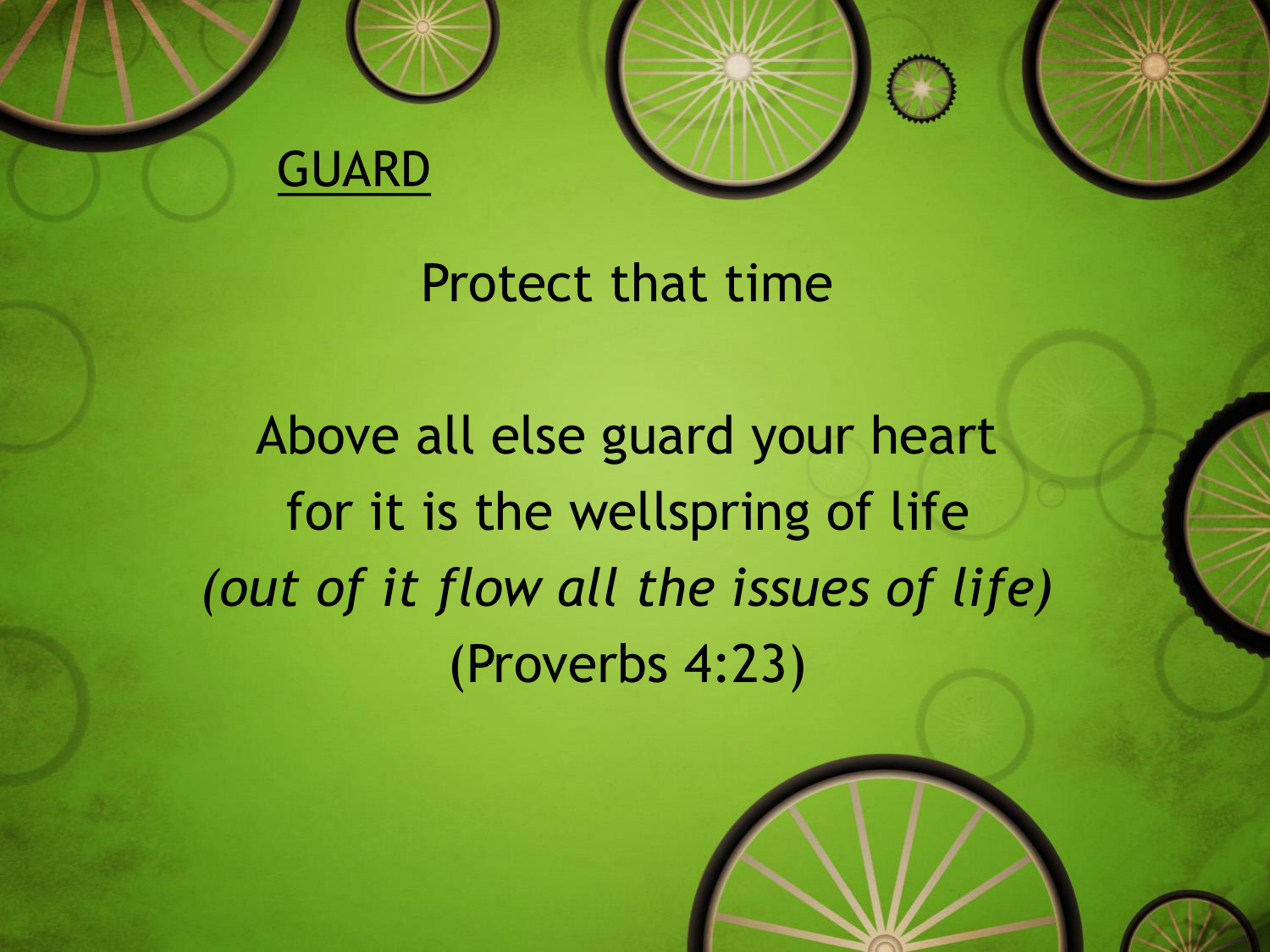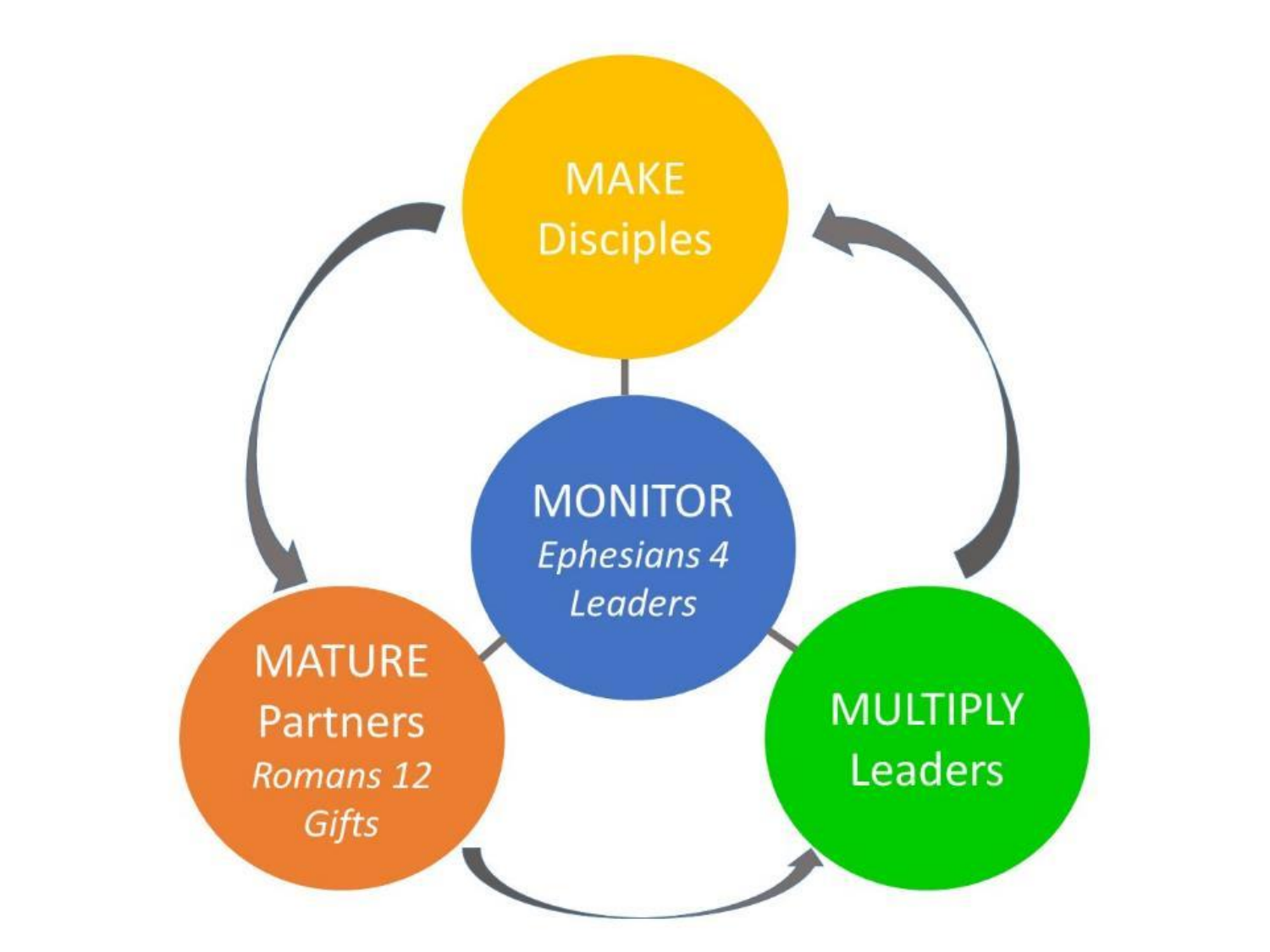## Discipleship Apps

One2One (The Purple Book)

The Blue Book

The Green Book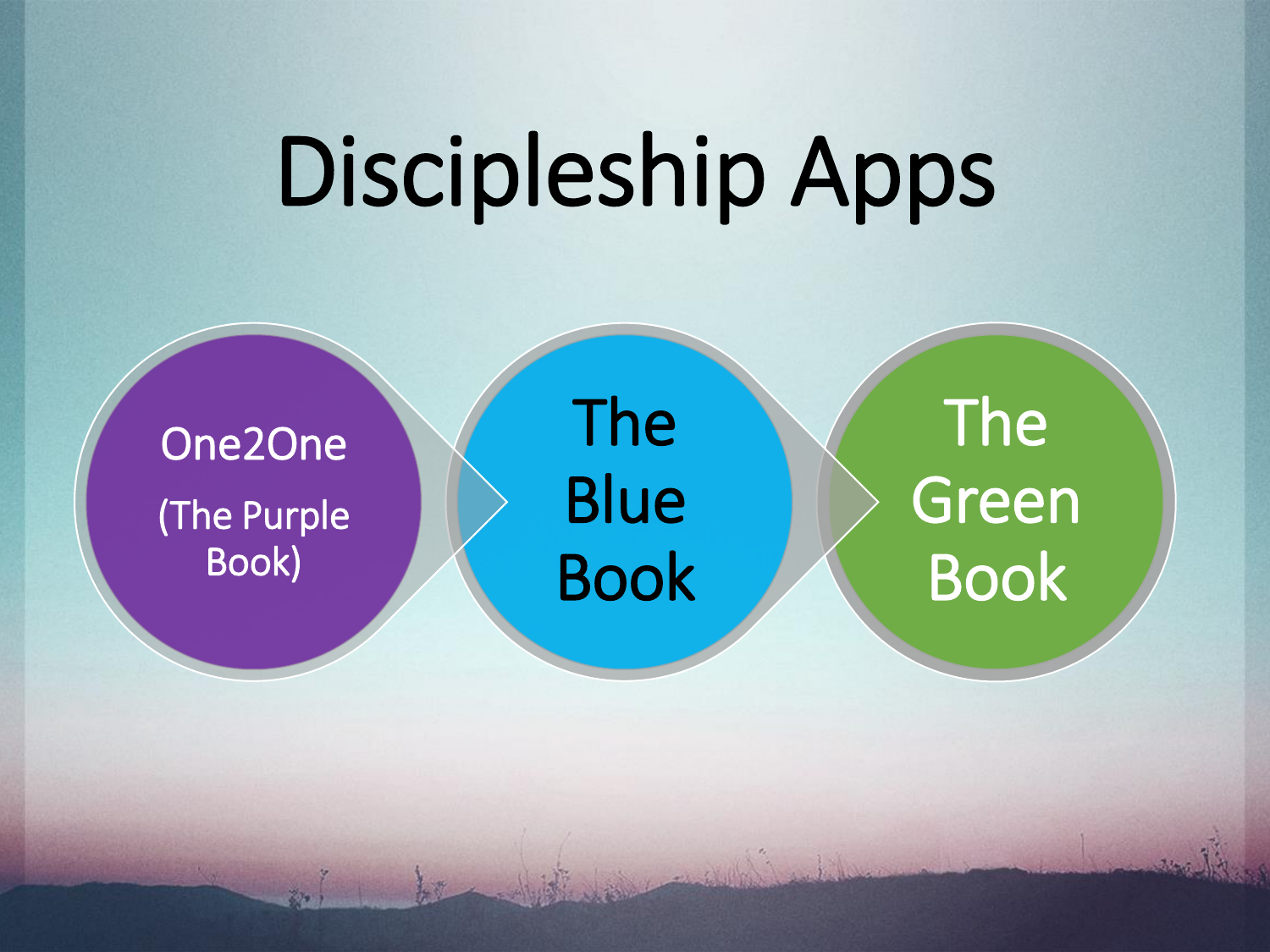## **2016 KEY LEADERSHIP TRAINING DATES**

#### Heart & Soul Nights

20th Apr, 29th Jun, 15th Sep

#### UNITED Prayer Nights

• 3<sup>rd</sup> Feb, 6<sup>th</sup> Apr, 1<sup>st</sup> Jun, 6<sup>th</sup> Jul, 3<sup>rd</sup> Aug, 7<sup>th</sup> Sep, 5<sup>th</sup> Oct, 2<sup>nd</sup> Nov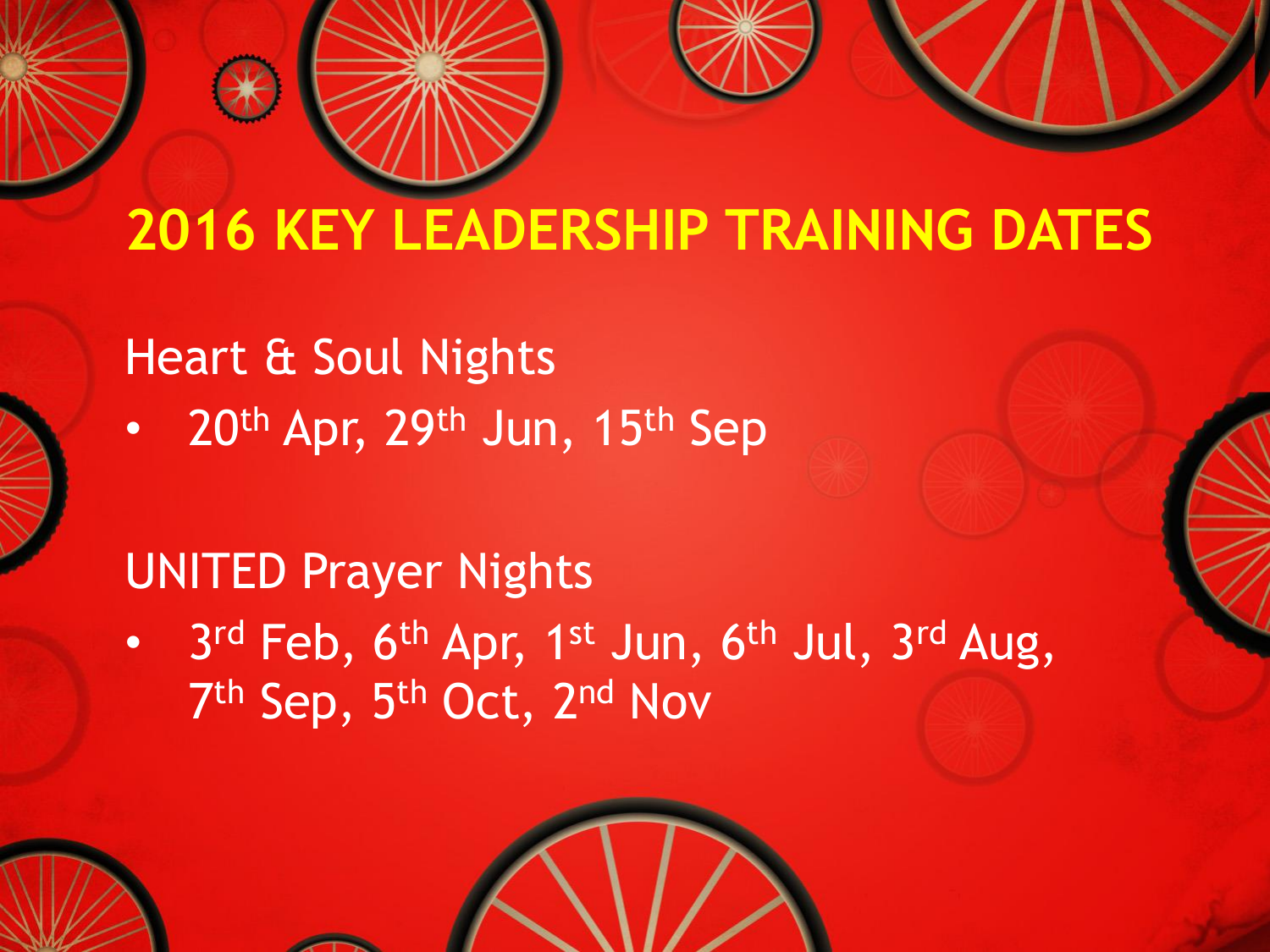## **2016 KEY LEADERSHIP TRAINING DATES**

- 20th-21st Feb Ps Josh Fernandez
- $\cdot$  5th.7 WISH Dr Ray Andrews & Roger + Denise Seow
- 20th-22nd May Ps Danny Guglielmucci
- $4<sup>th</sup> 5$ Ps Roland Seow
- 19th-24th Jul Ps Julius Suubi
- 
- 

• 16<sup>th</sup> Nov Vision Casting Part I 26<sup>th</sup> Nov Vision Casting Part II